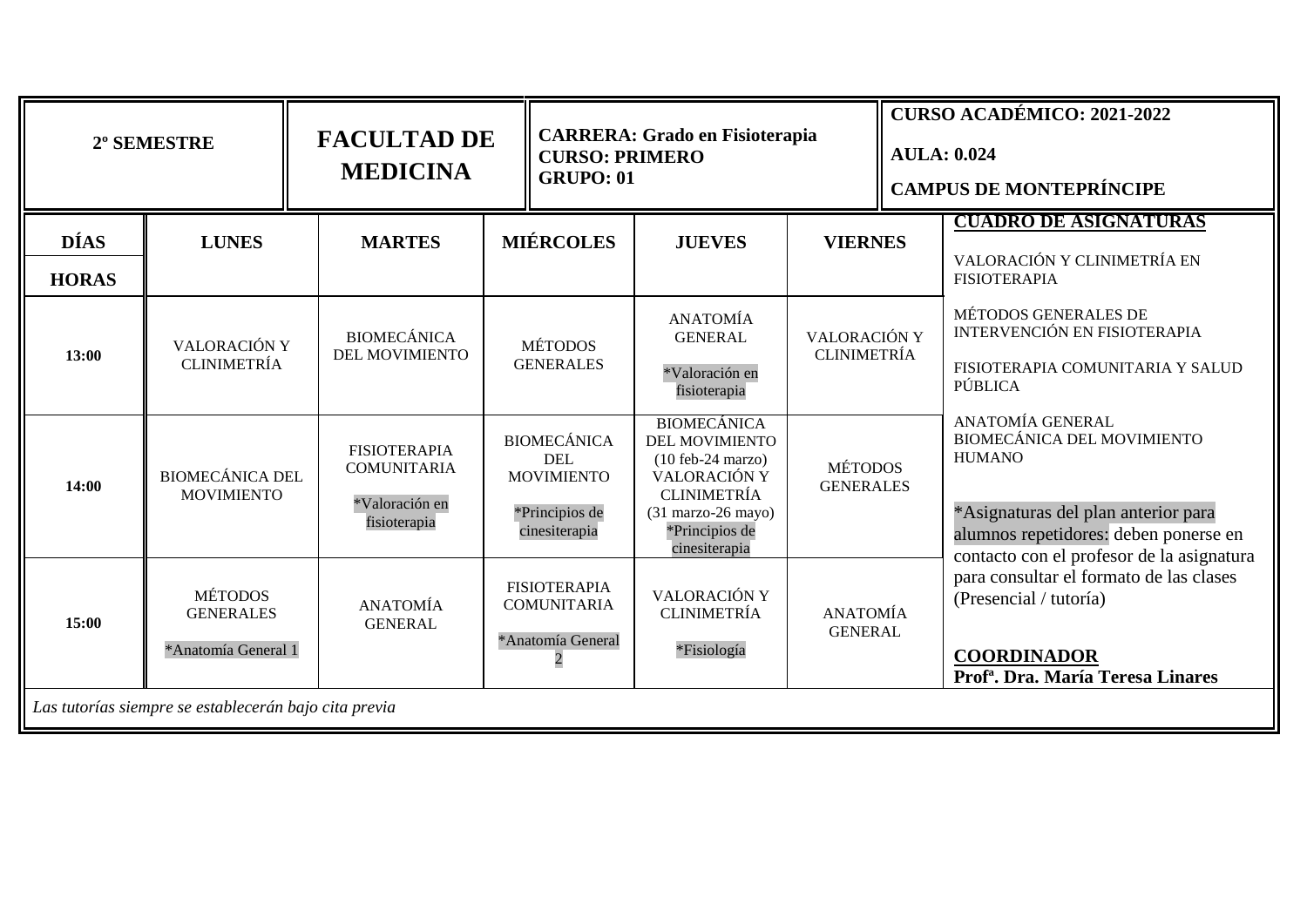| 2nd SEMESTER                |                                                                                             | <b>SCHOOL OF</b><br><b>MEDICINE</b>                                 | <b>DEGREE: Degree in Physiotherapy</b><br><b>FIRST YEAR</b><br><b>GROUP: 02</b> |                                                                                                                                     |                                                         | <b>ACADEMIC YEAR: 2021-2022</b><br><b>CLASSROOM: 0.025</b><br><b>MONTEPRINCIPE CAMPUS</b> |                                                                                                                                                                                                          |
|-----------------------------|---------------------------------------------------------------------------------------------|---------------------------------------------------------------------|---------------------------------------------------------------------------------|-------------------------------------------------------------------------------------------------------------------------------------|---------------------------------------------------------|-------------------------------------------------------------------------------------------|----------------------------------------------------------------------------------------------------------------------------------------------------------------------------------------------------------|
| <b>DÍAS</b><br><b>HORAS</b> | <b>MONDAY</b>                                                                               | <b>TUESDAY</b>                                                      | <b>WEDNESDAY</b>                                                                | <b>THURSDAY</b>                                                                                                                     | <b>FRIDAY</b>                                           |                                                                                           | <b>SUBJECTS</b><br>PHYSIOTHERAPEUTIC ASSESSMENT AND<br><b>CLINIMETRICS</b>                                                                                                                               |
| 13.00                       | <b>GENERAL</b><br><b>INTERVENTION</b><br><b>METHODS</b><br>* Principles of<br>kinesitherapy | <b>BIOMECHANICS</b>                                                 | <b>ASSESSMENT</b><br><b>AND</b><br><b>CLINIMETRICS</b>                          | <b>GENERAL</b><br><b>INTERVENTION</b><br><b>METHODS</b>                                                                             | <b>GENERAL</b><br><b>INTERVENTION</b><br><b>METHODS</b> |                                                                                           | <b>GENERAL INTERVENTION METHODS IN</b><br>PHYSICAL THERAPY<br>COMMUNITY PHYSIOTHERAPY AND<br>PUBLIC HEALTH<br><b>GENERAL ANATOMY</b>                                                                     |
| 14:00                       | <b>GENERAL ANATOMY</b><br>*Assessment in<br>Physiotherapy                                   | <b>GENERAL</b><br><b>ANATOMY</b><br>*Assessment in<br>Physiotherapy | <b>COMMUNITY</b><br><b>PHYSIOTHERAPY</b><br>*Physiology                         | <b>BIOMECHANICS</b><br>$(10 \text{ feb-24 march})$<br><b>ASSESSMENT</b><br><b>AND</b><br><b>CLINIMETRICS</b><br>$(31$ march-26 may) | <b>ASSESSMENT</b><br><b>AND</b><br><b>CLINIMETRICS</b>  |                                                                                           | <b>BIOMECHANICS OF HUMAN MOVEMENT</b><br>*Subjects of the previous plan for<br>repeating students: they must contact<br>the professor of the subject to consult<br>the format of the classes (Lectures / |
| 15:00                       | <b>BIOMECHANICS</b>                                                                         | <b>COMMUNITY</b><br><b>PHYSIOTHERAPY</b><br>*General anatomy 1      | <b>GENERAL</b><br><b>ANATOMY</b><br>*Principles of<br>kinesitherapy             | <b>ASSESSMENT</b><br><b>AND</b><br><b>CLINIMETRICS</b><br>*General anatomy 2                                                        | <b>BIOMECHANICS</b>                                     |                                                                                           | tutoring)<br><b>COORDINATOR</b><br>Prof <sup>a</sup> . Dr. Paula Rivas Calvo                                                                                                                             |
|                             | <b>Tutorials</b> by previous appointment with the professor                                 |                                                                     |                                                                                 |                                                                                                                                     |                                                         |                                                                                           |                                                                                                                                                                                                          |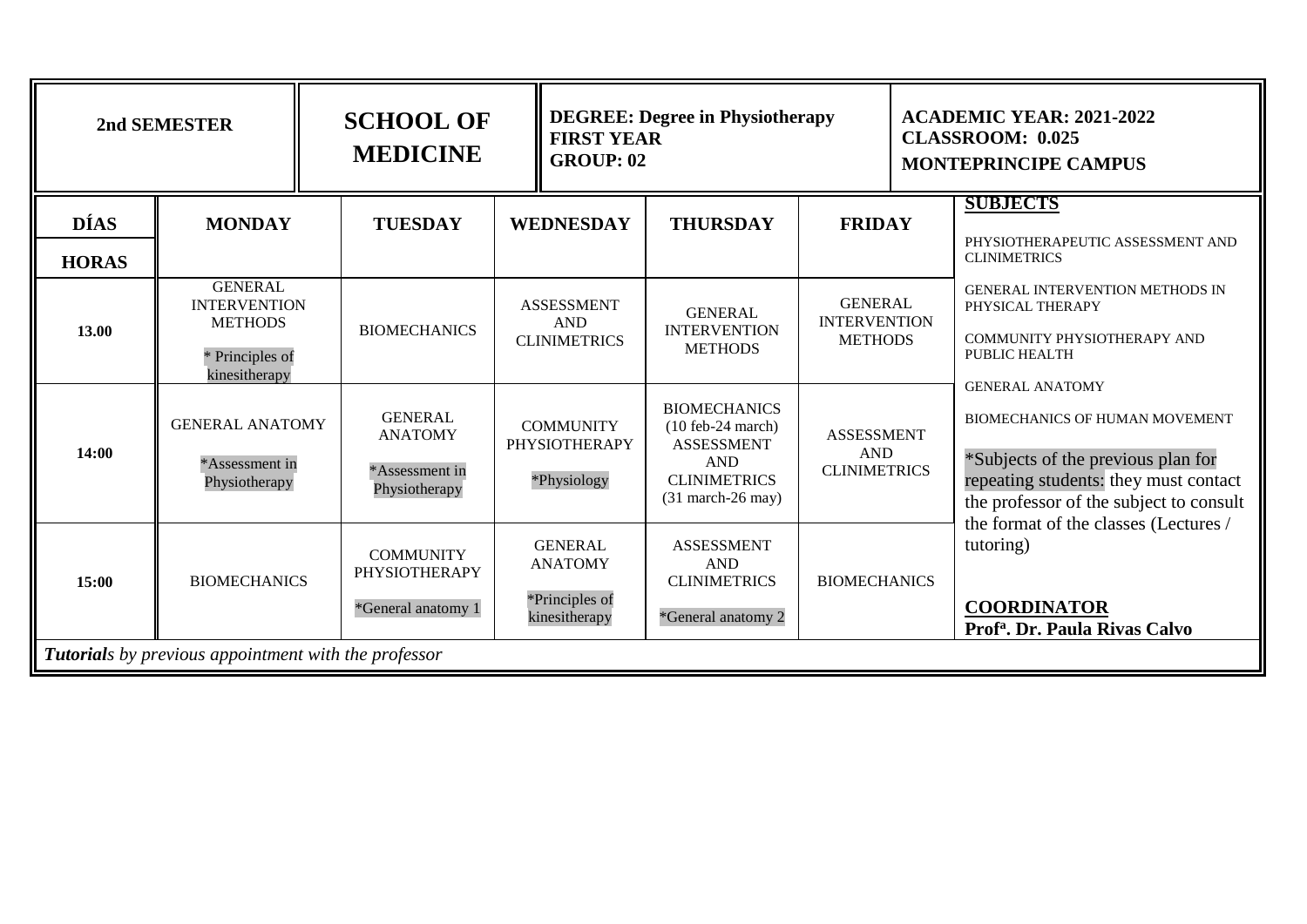|                             | 2º SEMESTRE<br><b>CARRERA: Grado en Fisioterapia</b><br><b>FACULTAD DE</b><br>Semana 1 <sup>o</sup> -6 <sup>o</sup><br><b>CURSO: SEGUNDO</b><br><b>MEDICINA</b><br>(7 Febrero-18 Marzo)<br><b>GRUPO: 01</b> |                                                                                      | <b>CURSO ACADÉMICO: 2021-2022</b><br><b>AULA: L 2.3.1</b><br><b>CAMPUS DE MONTEPRÍNCIPE</b> |                                                                                      |                                                          |                                                                                                         |
|-----------------------------|-------------------------------------------------------------------------------------------------------------------------------------------------------------------------------------------------------------|--------------------------------------------------------------------------------------|---------------------------------------------------------------------------------------------|--------------------------------------------------------------------------------------|----------------------------------------------------------|---------------------------------------------------------------------------------------------------------|
| <b>DÍAS</b><br><b>HORAS</b> | <b>LUNES</b>                                                                                                                                                                                                | <b>MARTES</b>                                                                        | <b>MIÉRCOLES</b>                                                                            | <b>JUEVES</b>                                                                        | <b>VIERNES</b>                                           | <b>CUADRO DE ASIGNATURAS</b><br>MÉTODOS ESP. EN TRAUMAT. Y<br>ORTOPEDIA (MTO)<br>TERAPIA MANUAL I (TM1) |
| 13.00                       | MÉTODOS ESP. EN<br><b>TRAUMAT. Y</b><br><b>ORTOPEDIA</b>                                                                                                                                                    | <b>FISIOTERAPIA EN</b><br><b>PROCESOS</b><br><b>TRAUMAT. Y</b><br><b>ORTOPÉDICOS</b> | <b>ESTADÍSTICA</b>                                                                          | <b>FISIOTERAPIA EN</b><br><b>PROCESOS</b><br><b>TRAUMAT. Y</b><br><b>ORTOPÉDICOS</b> | MÉTODOS ESP. EN<br><b>TRAUMAT. Y</b><br><b>ORTOPEDIA</b> | FISIOTERAPIA EN PROCESOS<br>TRAUMAT. Y ORTOPÉDICOS (FTO)<br>AFECCIONES MÉDICO QUIRÚRGICAS II            |
| 14:00                       | <b>TERAPIA MANUAL I</b>                                                                                                                                                                                     | SALUD PÚBLICA                                                                        | <b>FISIOTERAPIA EN</b><br><b>PROCESOS</b><br><b>TRAUMAT. Y</b><br><b>ORTOPÉDICOS</b>        | <b>SALUD PÚBLICA</b>                                                                 | <b>TERAPIA MANUAL I</b>                                  | (AMQ2)<br>ESTADÍSTICA (EST)<br>SALUD PÚBLICA (SP)                                                       |
| 15:00                       | AFECCIONES MÉDICO<br>QUIRÚRGICAS II                                                                                                                                                                         | <b>ESTADÍSTICA</b>                                                                   | <b>AFECCIONES</b><br>MÉDICO<br>QUIRÚRGICAS II                                               | <b>ESTADÍSTICA</b>                                                                   | <b>AFECCIONES</b><br>MÉDICO<br>QUIRÚRGICAS II            | <b>COORDINADOR</b><br><b>Prof. Luis Angel coronel</b>                                                   |
|                             | Las tutorías siempre se establecerán bajo cita previa                                                                                                                                                       |                                                                                      |                                                                                             |                                                                                      |                                                          |                                                                                                         |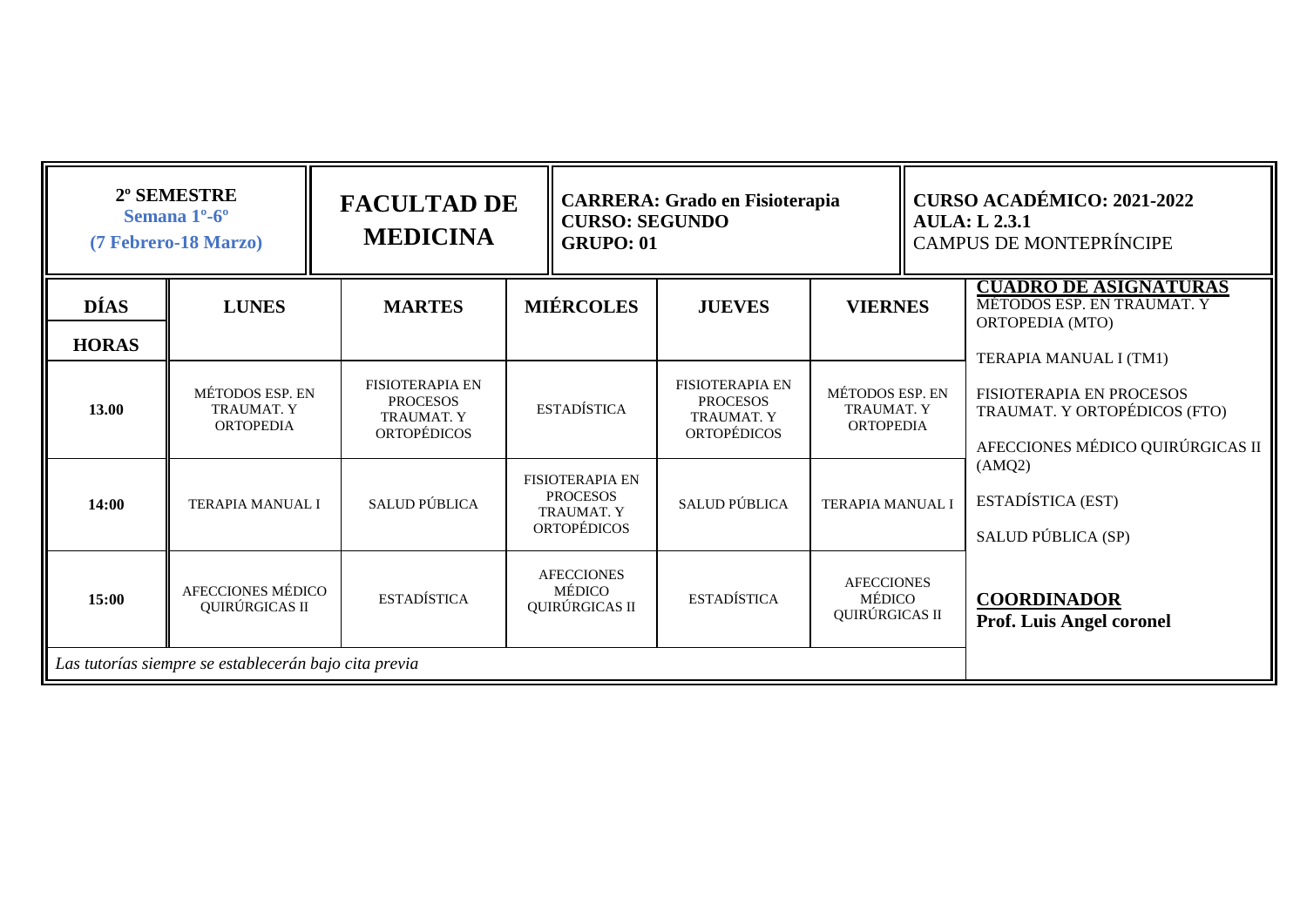| $2^{\circ}$<br><b>SEMESTRE</b><br>Semana 7 <sup>o</sup> -12 <sup>o</sup><br>$(21$ Marzo-6 Mayo) |                                                          | <b>FACULTAD DE</b><br><b>MEDICINA</b>                                                | <b>CURSO: SEGUNDO</b><br><b>GRUPO: 01</b>                                            | <b>CARRERA: Grado en Fisioterapia</b>                                                |                                                                                      | <b>CURSO ACADÉMICO: 2021-2022</b><br><b>AULA: L 2.3.1</b><br><b>CAMPUS DE MONTEPRÍNCIPE</b>      |  |
|-------------------------------------------------------------------------------------------------|----------------------------------------------------------|--------------------------------------------------------------------------------------|--------------------------------------------------------------------------------------|--------------------------------------------------------------------------------------|--------------------------------------------------------------------------------------|--------------------------------------------------------------------------------------------------|--|
| <b>DÍAS</b><br><b>HORAS</b>                                                                     | <b>LUNES</b>                                             | <b>MARTES</b>                                                                        | <b>MIÉRCOLES</b>                                                                     | <b>JUEVES</b>                                                                        | <b>VIERNES</b>                                                                       | <b>CUADRO DE ASIGNATURAS</b><br>MÉTODOS ESP. EN TRAUMAT. Y<br>ORTOPEDIA (MTO)                    |  |
| 13.00                                                                                           | MÉTODOS ESP. EN<br><b>TRAUMAT. Y</b><br><b>ORTOPEDIA</b> | <b>FISIOTERAPIA EN</b><br><b>PROCESOS</b><br><b>TRAUMAT. Y</b><br><b>ORTOPÉDICOS</b> | MÉTODOS ESP. EN<br><b>TRAUMAT. Y</b><br><b>ORTOPEDIA</b>                             | <b>FISIOTERAPIA EN</b><br><b>PROCESOS</b><br><b>TRAUMAT. Y</b><br><b>ORTOPÉDICOS</b> | <b>FISIOTERAPIA EN</b><br><b>PROCESOS</b><br><b>TRAUMAT. Y</b><br><b>ORTOPÉDICOS</b> | TERAPIA MANUAL I (TM1)<br>FISIOTERAPIA EN PROCESOS<br>TRAUMAT. Y ORTOPÉDICOS (FTO)               |  |
| 14:00                                                                                           | <b>TERAPIA MANUAL I</b>                                  | SALUD PÚBLICA                                                                        | <b>FISIOTERAPIA EN</b><br><b>PROCESOS</b><br><b>TRAUMAT. Y</b><br><b>ORTOPÉDICOS</b> | SALUD PÚBLICA                                                                        | <b>TERAPIA MANUAL I</b>                                                              | AFECCIONES MÉDICO QUIRÚRGICAS II<br>(AMQ2)                                                       |  |
| 15:00                                                                                           | AFECCIONES MÉDICO<br>QUIRÚRGICAS II                      | <b>ESTADÍSTICA</b>                                                                   | <b>AFECCIONES</b><br><b>MÉDICO</b><br>QUIRÚRGICAS II                                 | <b>ESTADÍSTICA</b>                                                                   | <b>AFECCIONES</b><br>MÉDICO<br>QUIRÚRGICAS II                                        | ESTADÍSTICA (EST)<br>SALUD PÚBLICA (SP)<br><b>COORDINADOR</b><br><b>Prof. Luis Angel coronel</b> |  |
|                                                                                                 | Las tutorías siempre se establecerán bajo cita previa    |                                                                                      |                                                                                      |                                                                                      |                                                                                      |                                                                                                  |  |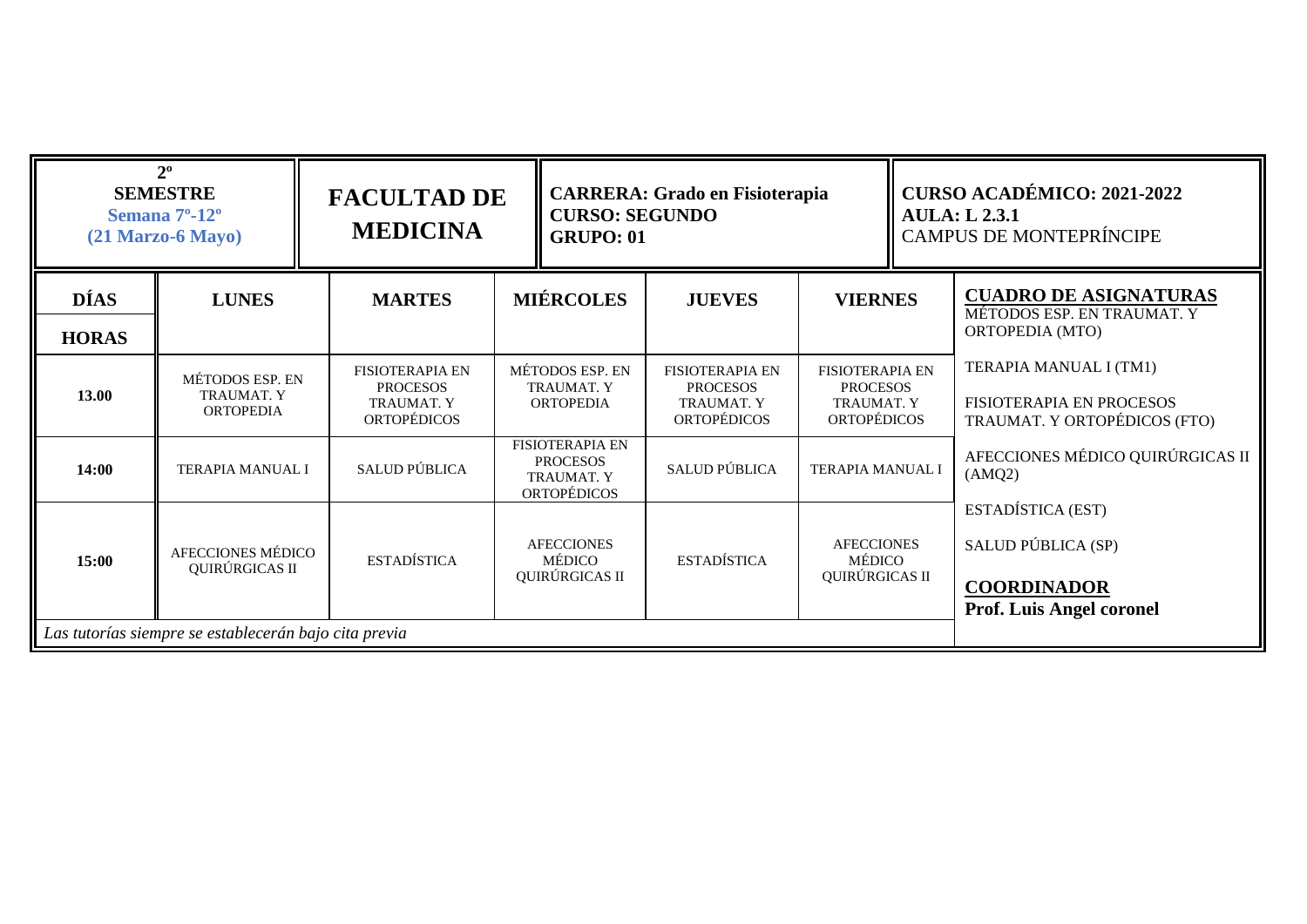| 2nd. SEMESTER<br>Week 1st-6th<br>(7 <sup>th</sup> February-18 <sup>th</sup> March) |                                                             | <b>SCHOOL OF</b><br><b>MEDICINE</b>                            | <b>DEGREE: Degree in Physiotherapy</b><br><b>SECOND YEAR</b><br><b>GROUP: 02</b>       |                                                                                           |                                                                                 | <b>ACADEMIC YEAR: 2021-2022</b><br><b>CLASSROOM: 1.5.9</b><br><b>MONTEPRINCIPE CAMPUS</b> |  |
|------------------------------------------------------------------------------------|-------------------------------------------------------------|----------------------------------------------------------------|----------------------------------------------------------------------------------------|-------------------------------------------------------------------------------------------|---------------------------------------------------------------------------------|-------------------------------------------------------------------------------------------|--|
| <b>DÍAS</b><br><b>HORAS</b>                                                        | <b>MONDAY</b>                                               | <b>TUESDAY</b>                                                 | <b>WEDNESDAY</b>                                                                       | <b>THURSDAY</b>                                                                           | <b>FRIDAY</b>                                                                   | <b>SUBJECTS</b><br><b>SPECIFIC METHODS IN</b><br><b>TRAUMATOLOGY AND</b>                  |  |
| 13.00                                                                              | <b>STATISTICS</b>                                           | <b>MEDICAL AND</b><br><b>SURGICAL</b><br><b>CONDITIONS II</b>  | <b>PHYSIOTHERAPY</b><br><b>IN TRAUMA AND</b><br><b>ORTHOPAEDIC</b><br><b>PROCESSES</b> | <b>SPECIFIC METHODS</b><br>IN<br><b>TRAUMATOLOGY</b><br><b>AND</b><br><b>ORTHOPAEDICS</b> | <b>STATISTICS</b>                                                               | <b>ORTHOPAEDICS (MTO)</b><br><b>MANUAL THERAPY I (TM1)</b><br>PHYSIOTHERAPY IN TRAUMA AND |  |
| 14:00                                                                              | <b>STATISTICS</b>                                           | <b>SPECIFIC METHODS</b><br>IN TRAUMATOLOGY<br>AND ORTHOPAEDICS | <b>MEDICAL AND</b><br><b>SURGICAL</b><br><b>CONDITIONS II</b>                          | PHYSIOTHERAPY IN<br><b>TRAUMA AND</b><br><b>ORTHOPAEDIC</b><br><b>PROCESSES</b>           | PHYSIOTHERAPY IN<br><b>TRAUMA AND</b><br><b>ORTHOPAEDIC</b><br><b>PROCESSES</b> | ORTHOPAEDIC PROCESSES. (FTO)<br>MEDICAL AND SURGICAL<br><b>CONDITIONS II (AMQ2)</b>       |  |
| 15:00                                                                              | <b>MANUAL THERAPY I</b>                                     | PUBLIC HEALTH                                                  | <b>MEDICAL AND</b><br><b>SURGICAL</b><br><b>CONDITIONS II</b>                          | PUBLIC HEALTH                                                                             | MANUAL THERAPY I                                                                | STATISTICS (EST)<br>PUBLIC HEALTH (SP)<br><b>COORDINATOR</b><br>Prof. Dr. Sonia Liébana   |  |
|                                                                                    | <b>Tutorials</b> by previous appointment with the professor |                                                                |                                                                                        |                                                                                           |                                                                                 |                                                                                           |  |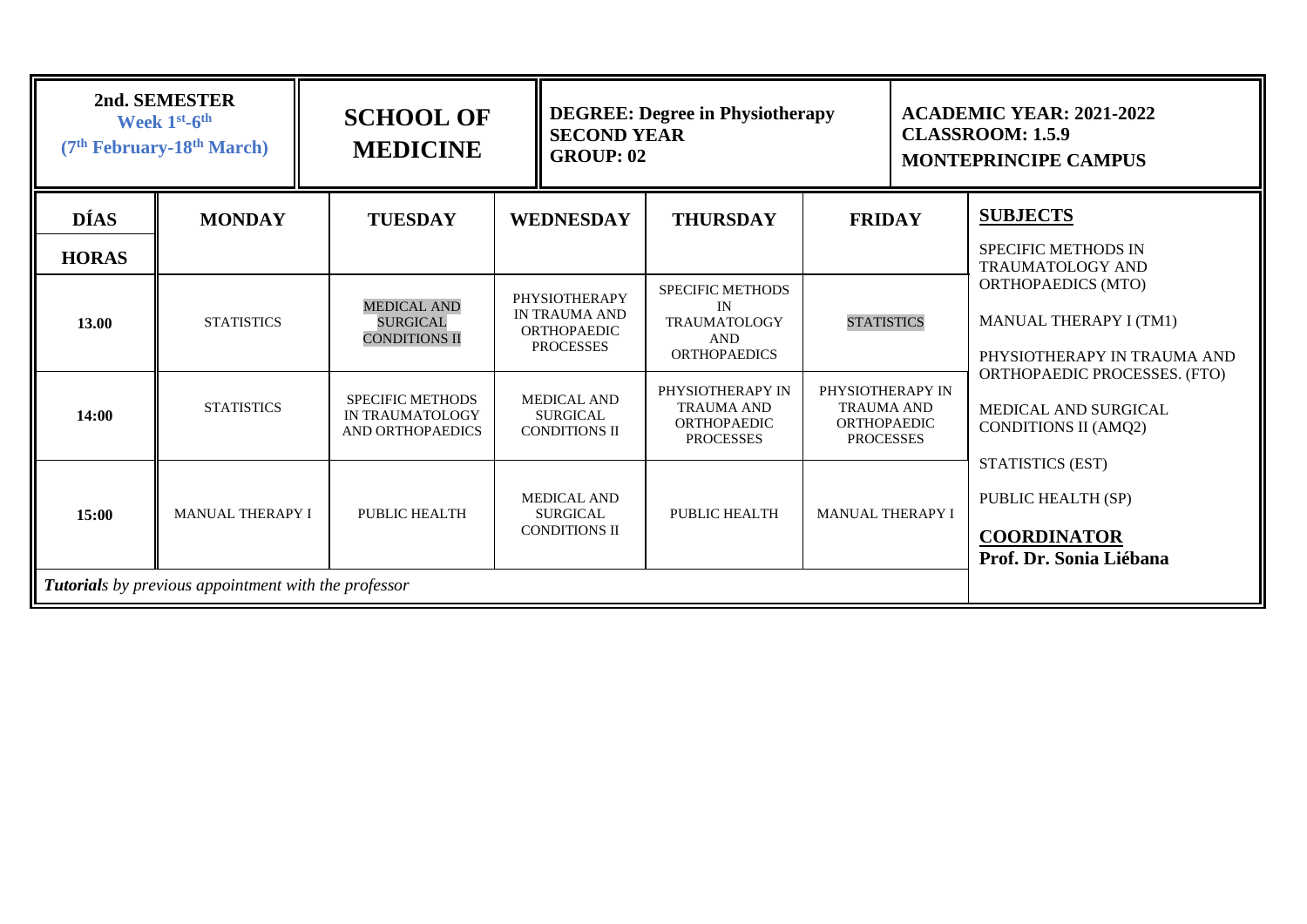| 2nd. SEMESTER<br><b>Week 7th-12th</b><br>$(21st March-6th May)$ |                                                               | <b>SCHOOL OF</b><br><b>MEDICINE</b>                            |                                                                                 | <b>DEGREE: Degree in Physiotherapy</b><br><b>SECOND YEAR</b><br><b>GROUP: 02</b>          |                                                                           |  | <b>ACADEMIC YEAR: 2021-2022</b><br><b>CLASSROOM: 1.5.9</b><br><b>MONTEPRINCIPE CAMPUS</b>       |
|-----------------------------------------------------------------|---------------------------------------------------------------|----------------------------------------------------------------|---------------------------------------------------------------------------------|-------------------------------------------------------------------------------------------|---------------------------------------------------------------------------|--|-------------------------------------------------------------------------------------------------|
| <b>DÍAS</b><br><b>HORAS</b>                                     | <b>MONDAY</b>                                                 | <b>TUESDAY</b>                                                 | <b>WEDNESDAY</b>                                                                | <b>THURSDAY</b>                                                                           | <b>FRIDAY</b>                                                             |  | <b>SUBJECTS</b><br><b>SPECIFIC METHODS IN</b><br><b>TRAUMATOLOGY AND</b><br><b>ORTHOPAEDICS</b> |
| 13.00                                                           | <b>STATISTICS</b>                                             | <b>MEDICAL AND</b><br><b>SURGICAL</b><br><b>CONDITIONS II</b>  | PHYSIOTHERAPY<br><b>IN TRAUMA AND</b><br><b>ORTHOPAEDIC</b><br><b>PROCESSES</b> | <b>SPECIFIC METHODS</b><br>IN<br><b>TRAUMATOLOGY</b><br><b>AND</b><br><b>ORTHOPAEDICS</b> | <b>STATISTICS</b>                                                         |  | <b>MANUAL THERAPY I</b><br>PHYSIOTHERAPY IN TRAUMA AND<br>ORTHOPAEDIC PROCESSES.                |
| 14:00                                                           | <b>MEDICAL AND</b><br><b>SURGICAL</b><br><b>CONDITIONS II</b> | <b>SPECIFIC METHODS</b><br>IN TRAUMATOLOGY<br>AND ORTHOPAEDICS | <b>MANUAL THERAPY</b>                                                           | PHYSIOTHERAPY IN<br><b>TRAUMA AND</b><br><b>ORTHOPAEDIC</b><br>PROCESSES.                 | PHYSIOTHERAPY<br><b>IN TRAUMA AND</b><br><b>ORTHOPAEDIC</b><br>PROCESSES. |  | MEDICAL AND SURGICAL<br><b>CONDITIONS II</b><br><b>STATISTICS</b>                               |
| 15:00                                                           | <b>MANUAL THERAPY I</b>                                       | PUBLIC HEALTH                                                  | <b>MEDICAL AND</b><br><b>SURGICAL</b><br><b>CONDITIONS II</b>                   | PUBLIC HEALTH                                                                             | PHYSIOTHERAPY<br><b>IN TRAUMA AND</b><br><b>ORTHOPAEDIC</b><br>PROCESSES. |  | <b>PUBLIC HEALTH</b><br><b>COORDINATOR</b><br>Prof. Dr. Sonia Liébana                           |
|                                                                 | <b>Tutorials</b> by previous appointment with the professor   |                                                                |                                                                                 |                                                                                           |                                                                           |  |                                                                                                 |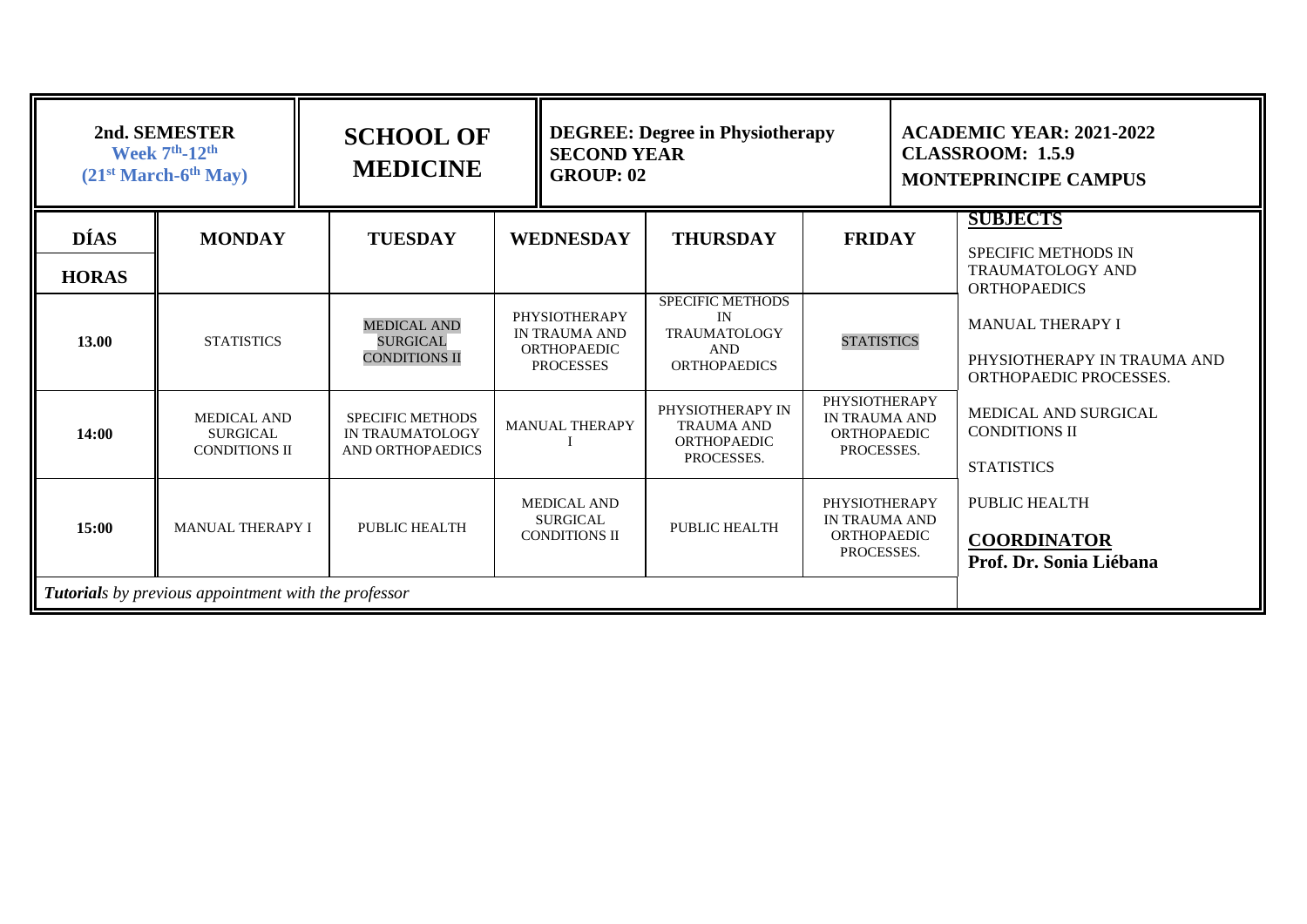| 2º SEMESTRE<br>Semana 1 <sup>o</sup> -6 <sup>a</sup><br>(7 Febrero-18 Marzo) |                                                                            | <b>FACULTAD DE</b><br><b>MEDICINA</b>  | <b>CURSO: TERCERO</b><br><b>GRUPO: 01</b>                                         |                                                                                 | <b>CARRERA: Grado en Fisioterapia</b>          |                                                                                   | <b>CURSO ACADÉMICO: 2021-2022</b><br><b>AULA: 2.1.3</b><br><b>CAMPUS DE MONTEPRÍNCIPE</b>         |  |
|------------------------------------------------------------------------------|----------------------------------------------------------------------------|----------------------------------------|-----------------------------------------------------------------------------------|---------------------------------------------------------------------------------|------------------------------------------------|-----------------------------------------------------------------------------------|---------------------------------------------------------------------------------------------------|--|
| <b>DÍAS</b><br><b>HORAS</b>                                                  | <b>LUNES</b>                                                               | <b>MARTES</b>                          |                                                                                   | <b>MIÉRCOLES</b>                                                                | <b>JUEVES</b>                                  | <b>VIERNES</b>                                                                    | <b>CUADRO DE ASIGNATURAS</b><br>AFECCIONES MÉDICO-QUIRÚRGICAS                                     |  |
| 13.00                                                                        | <b>MÉTODOS</b><br><b>ESPECÍFICOS EN</b><br>NEUROLOGÍA DEL<br><b>ADULTO</b> | <b>INVESTIG. EN CC.</b><br>DE LA SALUD |                                                                                   | <b>INTEGRACIÓN</b><br><b>CLÍNICA</b>                                            | <b>INVESTIG. EN CC.</b><br><b>DE LA SALUD</b>  | <b>MÉTODOS</b><br><b>ESPECÍFICOS EN</b><br><b>NEUROLOGÍA</b><br><b>DEL ADULTO</b> | IV $(AMQ4)$<br>MÉTODOS ESPECÍFICOS EN<br>NEUROLOGÍA DEL ADULTO (NA)<br>MÉTODOS ESPECÍFICOS EN     |  |
| 14:00                                                                        | <b>AFECCIONES</b><br>MÉDICO-<br>QUIRÚRGICAS IV                             | LEGISLACIÓN Y<br>DEONTOLOGÍA           |                                                                                   | <b>MÉTODOS</b><br><b>ESPECÍFICOS EN</b><br><b>NEUROLOGÍA</b><br><b>INFANTIL</b> | <b>AFECCIONES</b><br>MÉDICO-<br>QUIRÚRGICAS IV | <b>AFECCIONES</b><br>MÉDICO-<br>QUIRÚRGICAS IV                                    | NEUROLOGÍA INFANTIL (NI)<br>LEGISLACIÓN Y DEONTOLOGÍA (LEG)<br>INVESTIG. EN CC. DE LA SALUD (INV) |  |
| 15:00                                                                        | LEGISLACIÓN Y<br><b>DEONTOLOGÍA</b>                                        | <b>INTEGRACIÓN</b><br>CLÍNICA          | <b>MÉTODOS</b><br><b>ESPECÍFICOS EN</b><br><b>NEUROLOGÍA</b><br><b>DEL ADULTO</b> |                                                                                 | <b>AFECCIONES</b><br>MÉDICO-<br>QUIRÚRGICAS IV | <b>MÉTODOS</b><br><b>ESPECÍFICOS EN</b><br><b>NEUROLOGÍA</b><br><b>INFANTIL</b>   | INTEGRACIÓN CLÍNICA (IC)<br><b>COORDINADOR</b><br>Prof <sup>a</sup> . Dra. Paloma Barreda         |  |
|                                                                              | Las tutorías siempre se establecerán bajo cita previa                      |                                        |                                                                                   |                                                                                 |                                                |                                                                                   |                                                                                                   |  |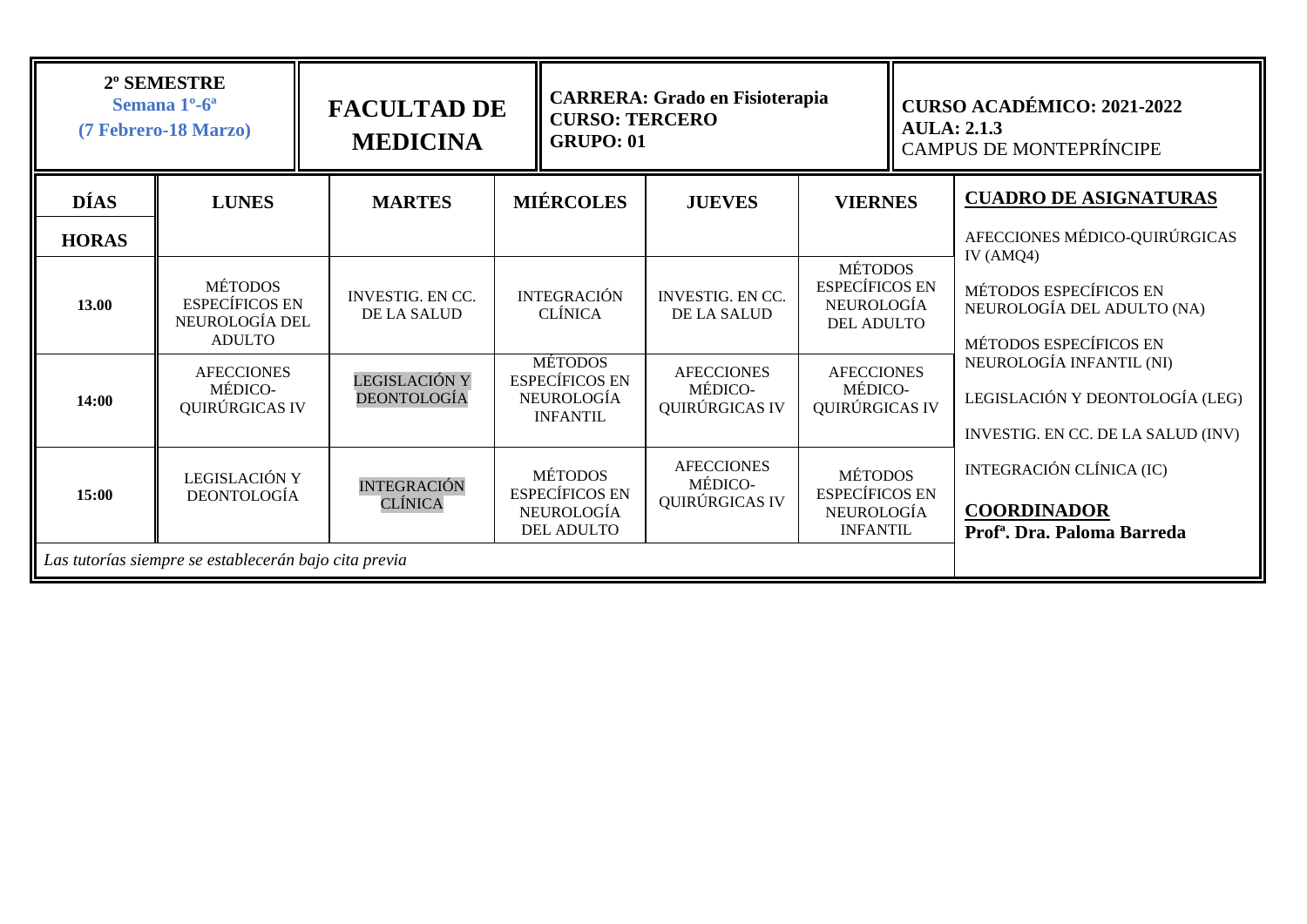| 2º SEMESTRE<br>Semana 7 <sup>o</sup> -11 <sup>o</sup><br>$(21$ Marzo-29 Abril) |                                                                          | <b>FACULTAD DE</b><br><b>MEDICINA</b>          | <b>CURSO: TERCERO</b><br><b>GRUPO: 01</b>                                       | <b>CARRERA: Grado en Fisioterapia</b>          |                                                                          | <b>CURSO ACADÉMICO: 2021-2022</b><br><b>AULA</b> : 2.1.3<br><b>CAMPUS DE MONTEPRÍNCIPE</b> |                                                                                                            |
|--------------------------------------------------------------------------------|--------------------------------------------------------------------------|------------------------------------------------|---------------------------------------------------------------------------------|------------------------------------------------|--------------------------------------------------------------------------|--------------------------------------------------------------------------------------------|------------------------------------------------------------------------------------------------------------|
| <b>DÍAS</b><br><b>HORAS</b>                                                    | <b>LUNES</b>                                                             | <b>MARTES</b>                                  | <b>MIÉRCOLES</b>                                                                | <b>JUEVES</b>                                  | <b>VIERNES</b>                                                           |                                                                                            | <b>CUADRO DE ASIGNATURAS</b><br>AFECCIONES MÉDICO-QUIRÚRGICAS<br>IV $(AMQ4)$                               |
| 13.00                                                                          | LEGISLACIÓN Y<br><b>DEONTOLOGÍA</b>                                      | LEGISLACIÓN Y<br><b>DEONTOLOGÍA</b>            | <b>INVESTIG. EN CC.</b><br>DE LA SALUD                                          | <b>INVESTIG. EN CC.</b><br>DE LA SALUD         | <b>MÉTODOS</b><br><b>ESPECÍFICOS EN</b><br>NEUROLOGÍA<br><b>INFANTIL</b> |                                                                                            | MÉTODOS ESPECÍFICOS EN<br>NEUROLOGÍA DEL ADULTO (NA)<br>MÉTODOS ESPECÍFICOS EN<br>NEUROLOGÍA INFANTIL (NI) |
| 14:00                                                                          | <b>AFECCIONES</b><br>MÉDICO-<br>QUIRÚRGICAS IV                           | <b>INTEGRACIÓN</b><br><b>CLÍNICA</b>           | <b>MÉTODOS</b><br><b>ESPECÍFICOS EN</b><br><b>NEUROLOGÍA</b><br><b>INFANTIL</b> | <b>AFECCIONES</b><br>MÉDICO-<br>QUIRÚRGICAS IV | <b>AFECCIONES</b><br>MÉDICO-<br>QUIRÚRGICAS IV                           |                                                                                            | LEGISLACIÓN Y DEONTOLOGÍA (LEG)<br>INVESTIG. EN CC. DE LA SALUD (INV)                                      |
| 15:00                                                                          | <b>MÉTODOS</b><br><b>ESPECÍFICOS EN</b><br>NEUROLOGÍA<br><b>INFANTIL</b> | <b>AFECCIONES</b><br>MÉDICO-<br>QUIRÚRGICAS IV | <b>MÉTODOS</b><br><b>ESPECÍFICOS EN</b><br>NEUROLOGÍA<br>DEL ADULTO             | <b>AFECCIONES</b><br>MÉDICO-<br>QUIRÚRGICAS IV | <b>INTEGRACIÓN</b><br><b>CLÍNICA</b>                                     |                                                                                            | INTEGRACIÓN CLÍNICA (IC)<br><b>COORDINADOR</b><br>Prof. Dra. Paloma Barreda                                |
|                                                                                | Las tutorías siempre se establecerán bajo cita previa.                   |                                                |                                                                                 |                                                |                                                                          |                                                                                            |                                                                                                            |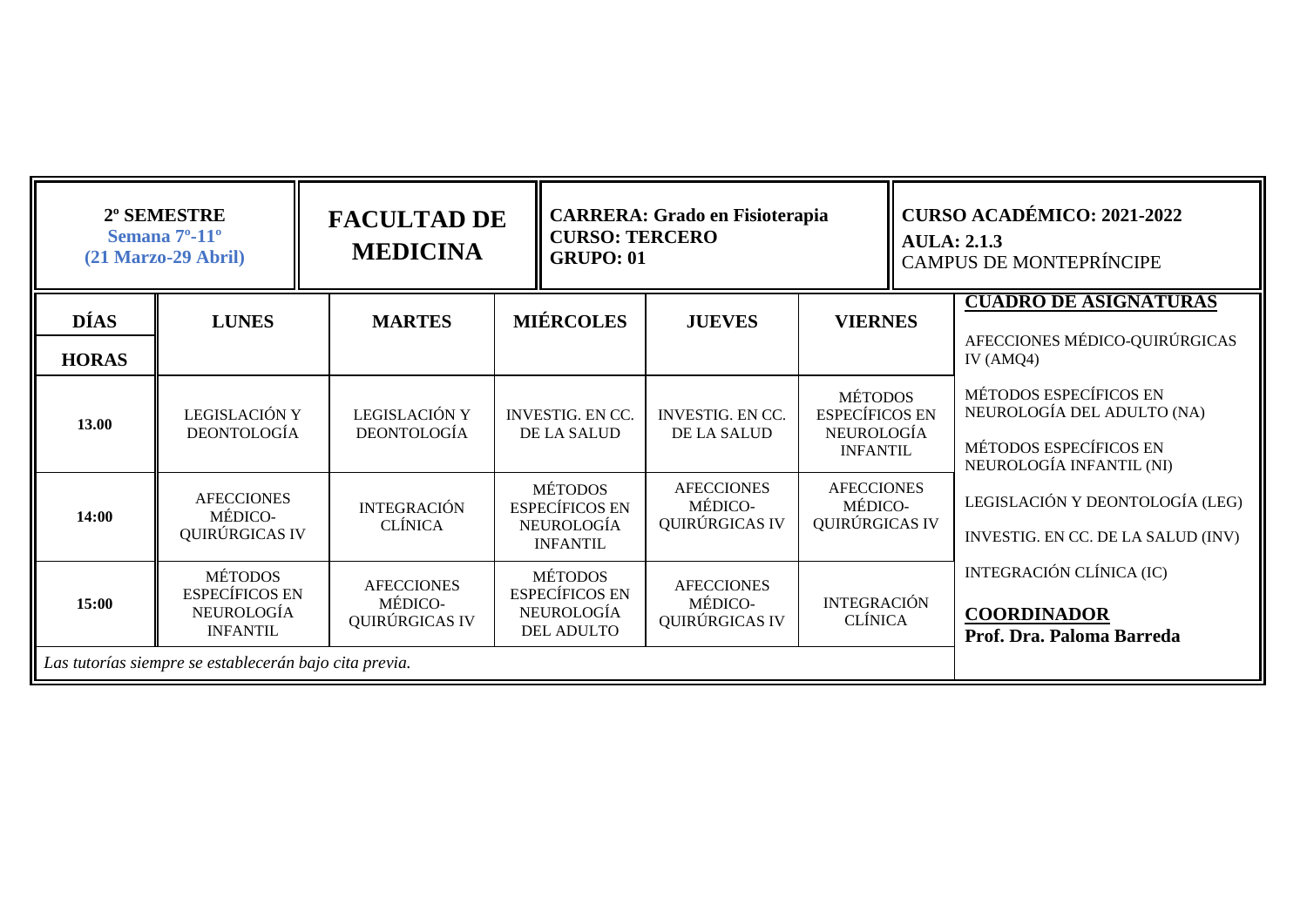| 2nd SEMESTER<br>Week 1st-7th<br>(7th February-25th March) |                                                                        | <b>SCHOOL OF</b><br><b>MEDICINE</b>                                      | <b>THIRD YEAR</b><br><b>GROUP: 02</b>                                        | <b>DEGREE: Degree in Physiotherapy</b>                                   |                                                                          | <b>ACADEMIC YEAR: 2021-2022</b><br><b>CLASSROOM: 1.6.6</b><br><b>MONTEPRINCIPE CAMPUS</b>                       |
|-----------------------------------------------------------|------------------------------------------------------------------------|--------------------------------------------------------------------------|------------------------------------------------------------------------------|--------------------------------------------------------------------------|--------------------------------------------------------------------------|-----------------------------------------------------------------------------------------------------------------|
| <b>DÍAS</b><br><b>HORAS</b>                               | <b>MONDAY</b>                                                          | <b>TUESDAY</b>                                                           | <b>WEDNESDAY</b>                                                             | <b>THURSDAY</b>                                                          | <b>FRIDAY</b>                                                            | <b>SUBJECTS</b><br>MEDICAL AND SURGICAL<br><b>CONDITIONS IV (AMQ4)</b>                                          |
| 13.00                                                     | <b>MEDICAL AND</b><br><b>SURGICAL</b><br><b>CONDITIONS IV</b>          | <b>LEGISLATION AND</b><br><b>DEONTOLOGY IN</b><br><b>PHYSIOTHERAPY</b>   | <b>MEDICAL AND</b><br><b>SURGICAL</b><br><b>CONDITIONS IV</b>                | <b>RESEARCH IN</b><br><b>HEALTH</b><br><b>SCIENCES</b>                   | <b>RESEARCH IN</b><br><b>HEALTH</b><br><b>SCIENCES</b>                   | LEGISLATION AND DEONTOLOGY IN<br>PHYSIOTHERAPY (LEG)<br>RESEARCH IN HEALTH SCIENCES (INV)                       |
| 14:00                                                     | <b>LEGISLATION AND</b><br><b>DEONTOLOGY IN</b><br><b>PHYSIOTHERAPY</b> | <b>MEDICAL AND</b><br><b>SURGICAL</b><br><b>CONDITIONS IV</b>            | <b>CLINICAL</b><br><b>INTEGRATION</b>                                        | <b>CLINICAL</b><br><b>INTEGRATION</b>                                    | <b>SPECIFIC</b><br><b>METHODS IN</b><br><b>ADULT</b><br><b>NEUROLOGY</b> | <b>CLINICAL INTEGRATION (CI)</b><br>SPECIFIC METHODS IN ADULT<br>NEUROLOGY (NA)                                 |
| 15:00                                                     | <b>SPECIFIC METHODS</b><br>IN PEDIATRIC<br><b>NEUROLOGY</b>            | <b>SPECIFIC</b><br><b>METHODS IN</b><br><b>ADULT</b><br><b>NEUROLOGY</b> | <b>SPECIFIC</b><br><b>METHODS IN</b><br><b>PEDIATRIC</b><br><b>NEUROLOGY</b> | <b>SPECIFIC</b><br><b>METHODS IN</b><br><b>ADULT</b><br><b>NEUROLOGY</b> | <b>MEDICAL AND</b><br><b>SURGICAL</b><br><b>CONDITIONS IV</b>            | SPECIFIC METHODS IN PEDIATRIC<br>NEUROLOGY (NI)<br><b>COORDINATOR</b><br>Prof <sup>a</sup> . Dr. Begoña Jimenez |
|                                                           | Tutorials by previous appointment with the professor                   |                                                                          |                                                                              |                                                                          |                                                                          |                                                                                                                 |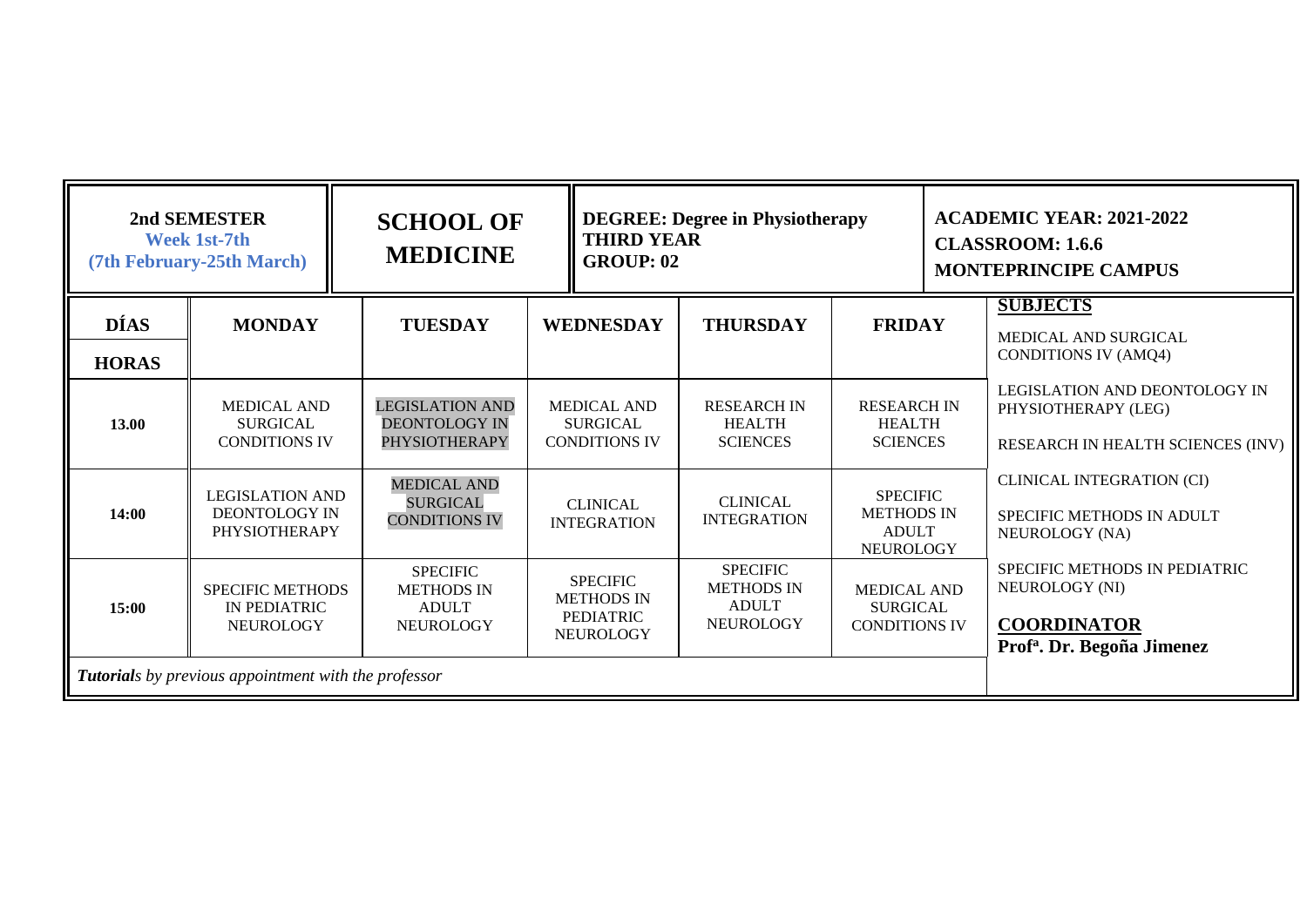| 2nd SEMESTER<br>Week 12th-15th<br>$(2nd May-27th May)$ |                                                                 | <b>SCHOOL OF</b><br><b>MEDICINE</b>                             |                                                                              | <b>DEGREE: Degree in Physiotherapy</b><br><b>THIRD YEAR</b><br><b>GROUP: 02</b> |                                                                          |  | <b>ACADEMIC YEAR: 2021-2022</b><br><b>CLASSROOM: 1.6.6</b><br><b>MONTEPRINCIPE CAMPUS</b>         |
|--------------------------------------------------------|-----------------------------------------------------------------|-----------------------------------------------------------------|------------------------------------------------------------------------------|---------------------------------------------------------------------------------|--------------------------------------------------------------------------|--|---------------------------------------------------------------------------------------------------|
| <b>DÍAS</b><br><b>HORAS</b>                            | <b>MONDAY</b>                                                   | <b>TUESDAY</b>                                                  | <b>WEDNESDAY</b>                                                             | <b>THURSDAY</b>                                                                 | <b>FRIDAY</b>                                                            |  | <b>SUBJECTS</b><br>MEDICAL AND SURGICAL<br><b>CONDITIONS IV (AMQ4)</b>                            |
| 13.00                                                  | <b>MEDICAL AND</b><br><b>SURGICAL</b><br><b>CONDITIONS IV</b>   | <b>MEDICAL AND</b><br><b>SURGICAL</b><br><b>CONDITIONS IV</b>   | <b>MEDICAL AND</b><br><b>SURGICAL</b><br><b>CONDITIONS IV</b>                | <b>RESEARCH IN</b><br><b>HEALTH</b><br><b>SCIENCES</b>                          | <b>SPECIFIC</b><br><b>METHODS IN</b><br><b>ADULT</b><br><b>NEUROLOGY</b> |  | <b>LEGISLATION AND DEONTOLOGY IN</b><br>PHYSIOTHERAPY (LEG)<br>RESEARCH IN HEALTH SCIENCES (INV)  |
| 14:00                                                  | <b>LEGISLATION AND</b><br><b>DEONTOLOGY IN</b><br>PHYSIOTHERAPY | <b>LEGISLATION AND</b><br>DEONTOLOGY IN<br><b>PHYSIOTHERAPY</b> | <b>CLINICAL</b><br><b>INTEGRATION</b>                                        | <b>CLINICAL</b><br><b>INTEGRATION</b>                                           | <b>MEDICAL AND</b><br><b>SURGICAL</b><br><b>CONDITIONS IV</b>            |  | <b>CLINICAL INTEGRATION (CI)</b><br>SPECIFIC METHODS IN ADULT<br>NEUROLOGY (NA)                   |
| 15:00                                                  | <b>SPECIFIC METHODS</b><br>IN PEDIATRIC<br><b>NEUROLOGY</b>     | <b>RESEARCH IN</b><br><b>HEALTH SCIENCES</b>                    | <b>SPECIFIC</b><br><b>METHODS IN</b><br><b>PEDIATRIC</b><br><b>NEUROLOGY</b> | <b>SPECIFIC</b><br><b>METHODS IN</b><br><b>PEDIATRIC</b><br><b>NEUROLOGY</b>    | <b>MEDICAL AND</b><br><b>SURGICAL</b><br><b>CONDITIONS IV</b>            |  | SPECIFIC METHODS IN PEDIATRIC<br>NEUROLOGY (NI)<br><b>COORDINATOR</b><br>Prof. Dr. Begoña Jimenez |
|                                                        | <b>Tutorials</b> by previous appointment with the professor     |                                                                 |                                                                              |                                                                                 |                                                                          |  |                                                                                                   |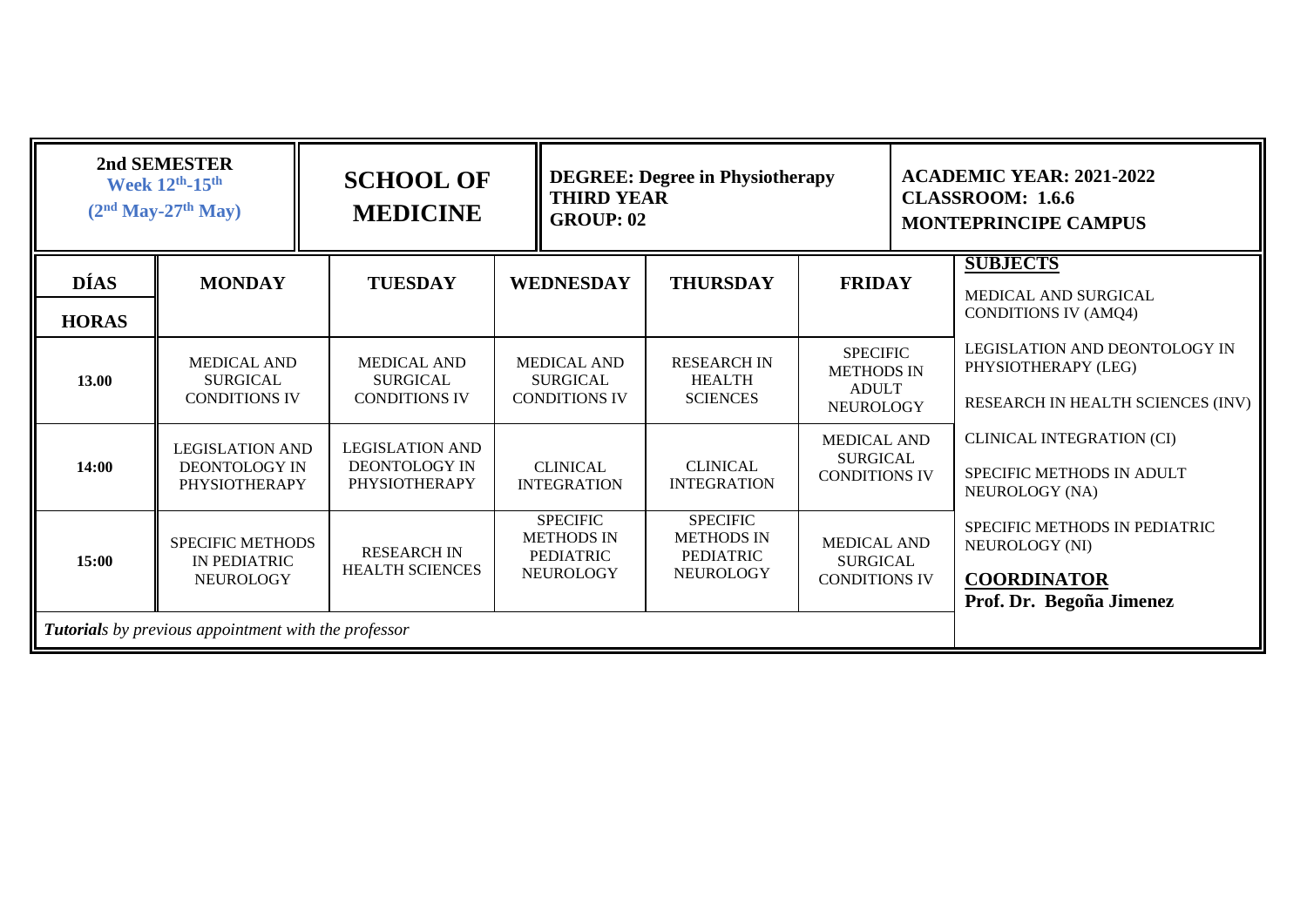| $2^{\circ}$<br><b>SEMESTRE</b><br><b>Lunes del 7 marzo-</b><br>28 marzo | <b>FACULTAD DE</b><br><b>MEDICINA</b> | <b>CARRERA: FISIOTERAPIA</b><br><b>CURSO: CUARTO</b><br><b>GRUPO: 01</b>  | <b>CURSO ACADÉMICO: 2021-2022</b><br>AULA: 1.5.9/1.5.10<br><b>CAMPUS DE MONTEPRINCIPE</b> |  |  |
|-------------------------------------------------------------------------|---------------------------------------|---------------------------------------------------------------------------|-------------------------------------------------------------------------------------------|--|--|
| <b>DÍAS</b><br><b>HORAS</b>                                             |                                       | <b>LUNES</b>                                                              | <b>CUADRO DE ASIGNATURAS</b><br>PREVENCIÓN EN FISIOTERAPIA                                |  |  |
| $9:00-10:00$                                                            |                                       | <b>GESTIÓN EN FISIOTERAPIA (A 1.5.9)</b>                                  | <b>GESTIÓN EN FISIOTERAPIA</b>                                                            |  |  |
| 10:00-11:00                                                             |                                       | GESTIÓN EN FISIOTERAPIA (A 1.5.9)                                         | <b>ESTANCIAS CLÍNICAS IV</b>                                                              |  |  |
| 11.00-12:00                                                             |                                       | PREVENCIÓN EN FISIOTERAPIA (A 1.5.9)                                      | <b>TRABAJO FIN DE GRADO</b>                                                               |  |  |
| 12.00-13.00                                                             |                                       | TUTORÍAS ACADÉMICAS TRABAJO FIN DE GRADO/ ESTANCIAS CLÍNICAS IV (A 1.5.9) |                                                                                           |  |  |
| 13.00-14.00                                                             |                                       | <b>GESTIÓN EN FISIOTERAPIA (A 1.5.10)</b>                                 |                                                                                           |  |  |
| 14.00-15.00                                                             |                                       | PREVENCIÓN EN FISIOTERAPIA (A 1.5.10)                                     | <b>COORDINADOR</b>                                                                        |  |  |
| 15.00-16.00                                                             |                                       | PREVENCIÓN EN FISIOTERAPIA (A 1.5.10)                                     | Prof. Dr. Tomás Pérez Fernández                                                           |  |  |
| 16:00-17:00                                                             |                                       | TUTORÍAS ACADÉMICAS TRABAJO FIN DE GRADO/ ESTANCIAS CLÍNICAS IV           |                                                                                           |  |  |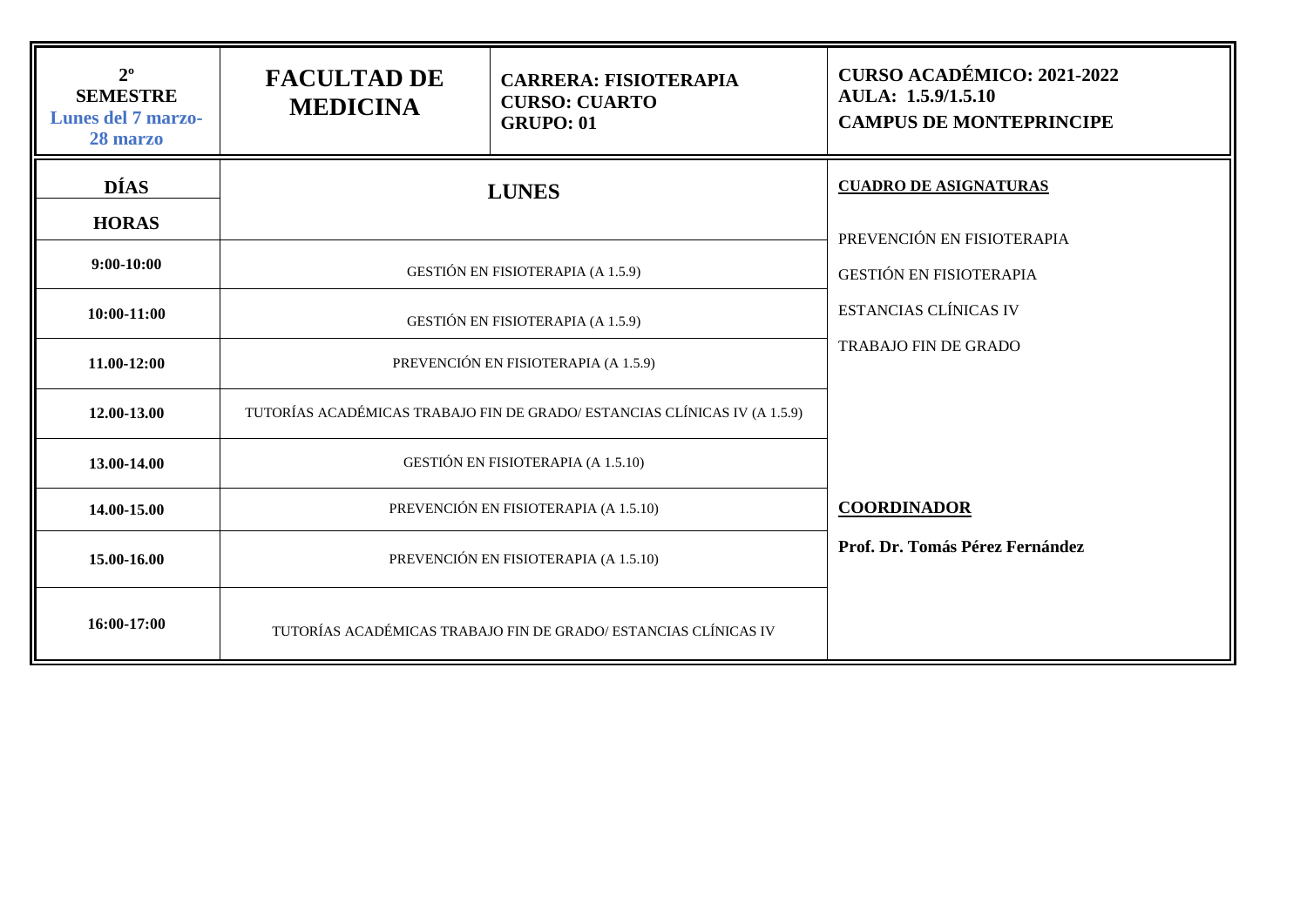| $2^{\circ}$<br><b>SEMESTRE</b><br>Lunes del 4 abril al 23<br>mayo<br><b>Y</b> 5 días adicionales:<br>11, 13, 18, 20 y 25 de mayo | <b>FACULTAD DE</b><br><b>MEDICINA</b> | <b>CARRERA: FISIOTERAPIA</b><br><b>CURSO: CUARTO</b><br><b>GRUPO: 01</b> | <b>CURSO ACADÉMICO: 2021-2022</b><br><b>AULA: 1.5.10</b><br><b>CAMPUS DE MONTEPRINCIPE</b> |  |  |
|----------------------------------------------------------------------------------------------------------------------------------|---------------------------------------|--------------------------------------------------------------------------|--------------------------------------------------------------------------------------------|--|--|
| <b>DÍAS</b>                                                                                                                      |                                       |                                                                          | <b>CUADRO DE ASIGNATURAS</b>                                                               |  |  |
| <b>HORAS</b>                                                                                                                     |                                       | <b>LUNES</b>                                                             | <b>TRABAJO DE FIN DE GRADO</b>                                                             |  |  |
| 8:30-10:30                                                                                                                       |                                       | <b>PRACTICAS</b>                                                         | PREVENCIÓN EN FISIOTERAPIA<br><b>GESTIÓN EN FISIOTERAPIA</b>                               |  |  |
| 10:30-12:30                                                                                                                      |                                       | <b>PRACTICAS</b>                                                         | <b>ESTANCIAS CLÍNICAS IV</b>                                                               |  |  |
| 13:00-14:00                                                                                                                      |                                       | <b>GESTIÓN EN FISIOTERAPIA</b>                                           |                                                                                            |  |  |
| 14.00-15:00                                                                                                                      |                                       | <b>GESTIÓN EN FISIOTERAPIA</b>                                           |                                                                                            |  |  |
| 15.00-16.00                                                                                                                      |                                       | COMIDA / TUTORÍA ACADÉMICA TRABAJO FIN DE GRADO/ESTANCIAS CLÍNICAS IV    | <b>COORDINADOR</b>                                                                         |  |  |
| 16.00-17.00                                                                                                                      |                                       | PREVENCIÓN EN FISIOTERAPIA                                               | Prof. Dr. Tomás Pérez Fernández                                                            |  |  |
| 17.00-18.00                                                                                                                      |                                       | PREVENCIÓN EN FISIOTERAPIA                                               |                                                                                            |  |  |
| 18.00-20.00                                                                                                                      |                                       | <b>PRACTICAS</b>                                                         |                                                                                            |  |  |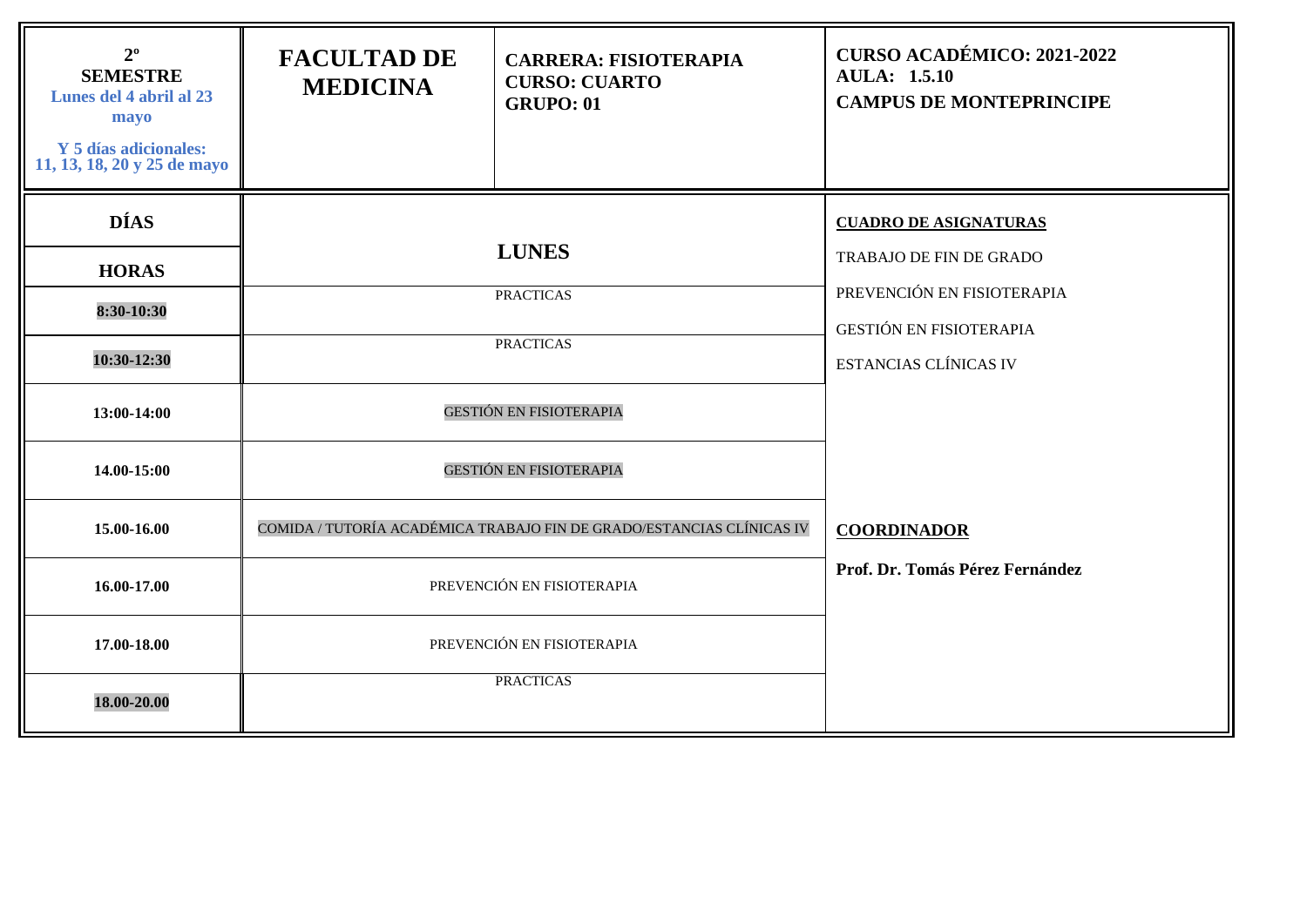| <b>SECOND</b><br><b>SEMESTER</b><br>Mondays: 7 <sup>th</sup> march -28 <sup>th</sup><br><b>March</b> | <b>SCHOOL OF</b><br><b>MEDICINE</b>                         | <b>DEGREE: Physioterapy</b><br><b>FOURTH YEAR</b><br><b>GROUP: 02</b> | <b>ACADEMIC YEAR: 2021-2022</b><br><b>CLASSROOM: 1.6.2</b><br><b>MONTEPRINCIPE CAMPUS</b> |
|------------------------------------------------------------------------------------------------------|-------------------------------------------------------------|-----------------------------------------------------------------------|-------------------------------------------------------------------------------------------|
| <b>DAYS</b><br><b>TIME</b>                                                                           | <b>MONDAY</b>                                               |                                                                       | <b>SUBJECTS</b><br>PHYSIOTHERAPY MANAGEMENT                                               |
| $9:00-10:00$                                                                                         | PREVENTION IN PHYSIOTHERAPY                                 |                                                                       | PREVENTION IN PHYSIOTHERAPY<br><b>FINAL YEAR PROJECT</b>                                  |
| $10.00 - 11:00$                                                                                      | PREVENTION IN PHYSIOTHERAPY                                 |                                                                       | <b>CLINICAL PRACTICE IV</b>                                                               |
| 11.00-12.00                                                                                          | PHYSIOTHERAPY MANAGEMENT                                    |                                                                       |                                                                                           |
| 12.00-13.00                                                                                          | FINAL YEAR PROJECT/ CLINICAL PRACTICE IV<br><b>TUTORING</b> |                                                                       |                                                                                           |
| 13.00-14.00                                                                                          | PREVENTION IN PHYSIOTHERAPY                                 |                                                                       |                                                                                           |
| 14.00-15.00                                                                                          | PHYSIOTHERAPY MANAGEMENT                                    |                                                                       | <b>COORDINATOR</b><br>Prof. Dr. Arturo Pérez Gosalvez                                     |
| 15:00-16:00                                                                                          | PHYSIOTHERAPY MANAGEMENT                                    |                                                                       |                                                                                           |
| 15:00-16:00                                                                                          | FINAL YEAR PROJECT/ CLINICALPRACTICE IV<br><b>TUTORING</b>  |                                                                       |                                                                                           |